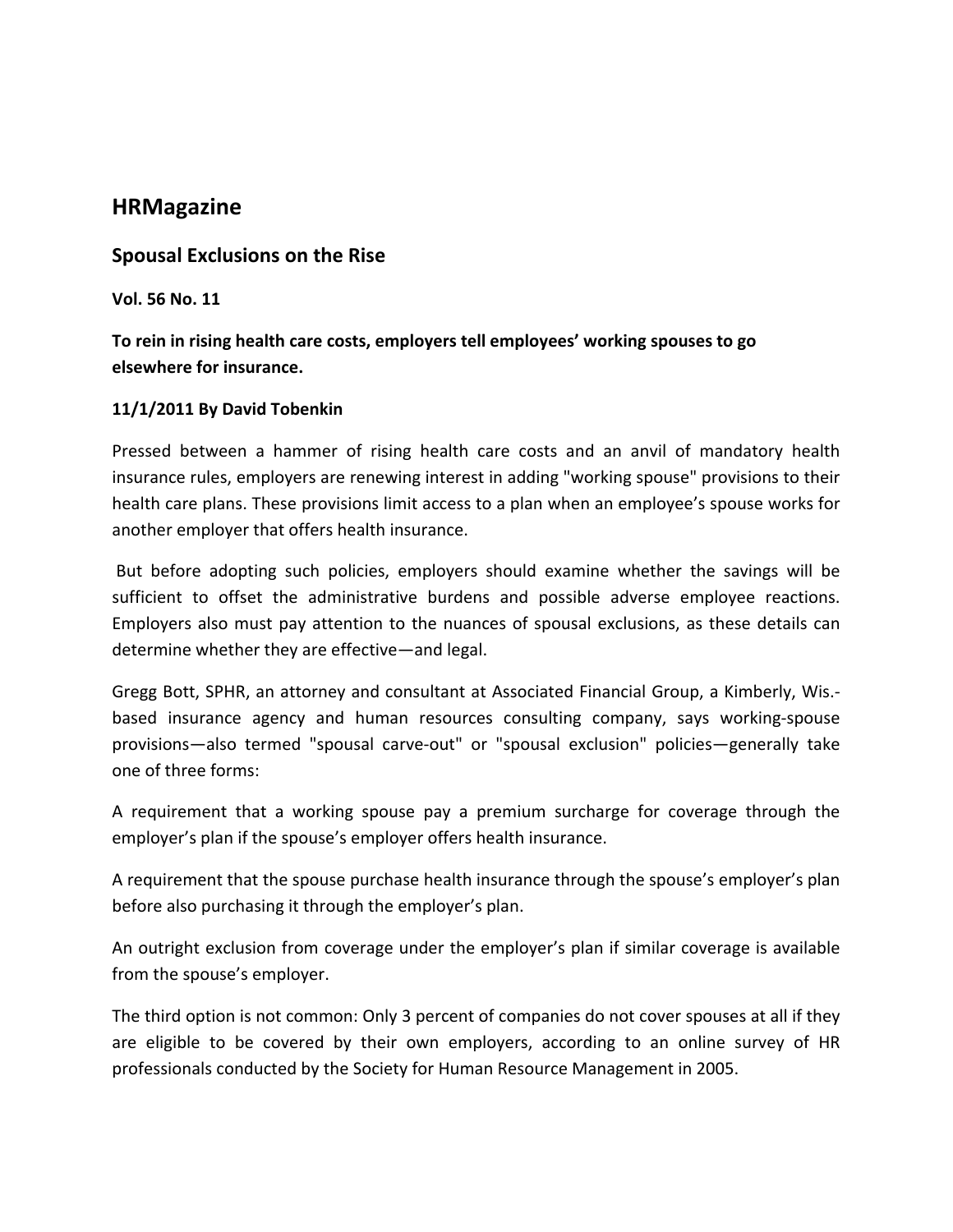Many employers are receptive to working‐spouse provisions because spouses can still obtain health insurance under their own employers' plans.

Members of the National Business Group on Health, a consortium of large employers, view the policies favorably. "We recommend that employers [use these provisions] as a way to control costs," says Helen Darling, president and chief executive officer of the group.

## **Trending Upward**

A Towers Watson survey report, 2011 Employer Survey on Purchasing Value in Health Care, found that in 2010, 19 percent of nearly 600 employers surveyed used spousal surcharges or waivers when other coverage was available for a spouse. Three percent of employers said they intended to implement such provisions in 2011, and 13 percent intended to implement them in 2012 or later.

Health care reform has likely spurred adoption of these provisions. "Health care reform, by placing more focus and attention on medical plans, has caused employers to explore their options more than they did in the past to determine what they can do to save money," Bott says.

"More companies are putting these provisions in," adds Tom Billet, a New York‐based senior consultant for benefits with Towers Watson.

At the same time, Billet and others say surcharges or plan exclusions are only one way—and not the most common way—of addressing the costs of spousal coverage. Instead, more plans simply charge more to cover spouses than they charge to cover employees.

"Many companies are becoming sophisticated in applying actuarial data to reflect the higher per capita costs for spouses compared to employees," notes Bernard Knobbe, senior director of global benefits for Yahoo. Spouses may cost 10 percent more on average than employees, he says.

**Savings**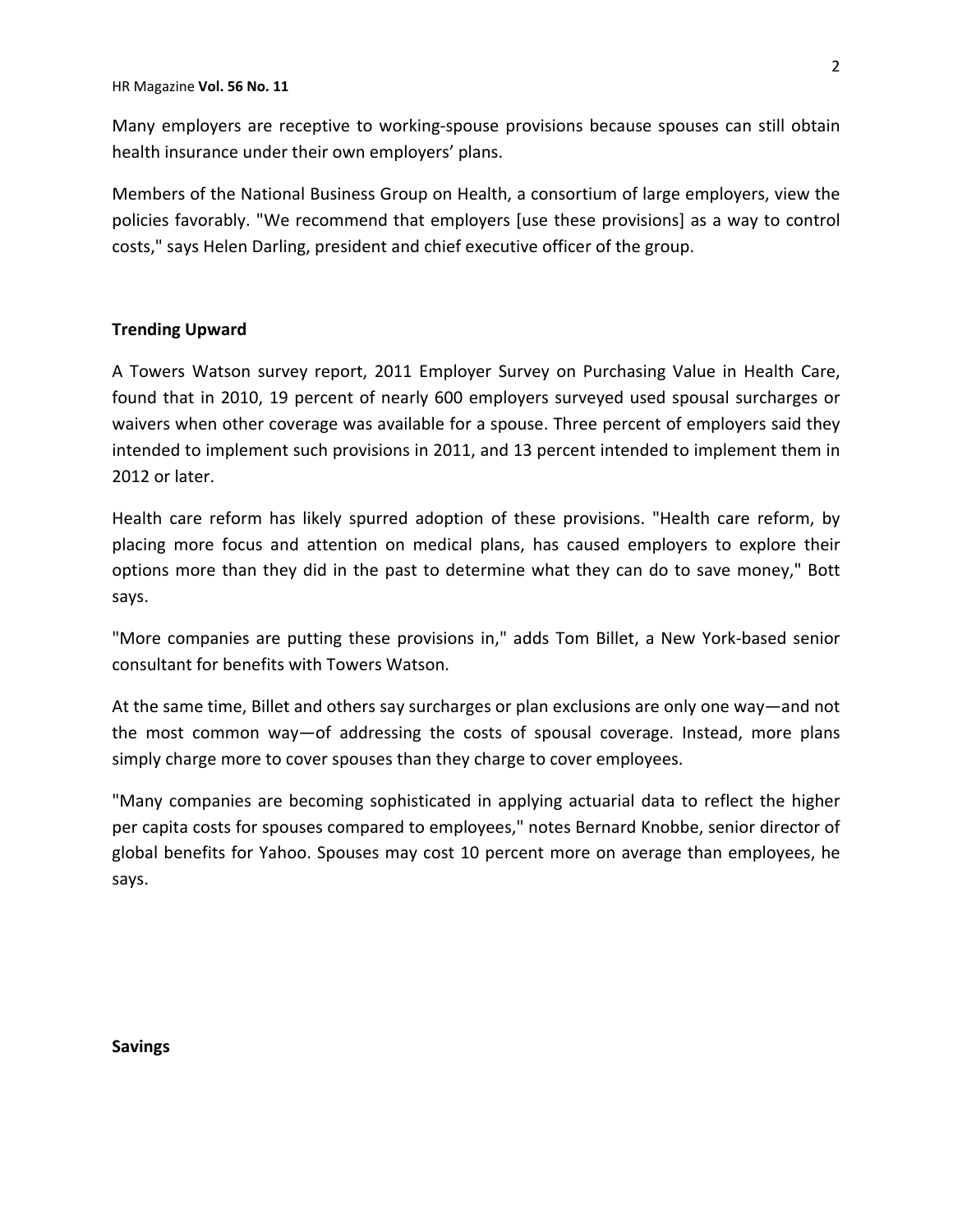HR Magazine **Vol. 56 No. 11**

Are working‐spouse provisions likely to result in significant savings? In some cases, there is no question they have.

Indianapolis‐based Ivy Tech Community College will save an estimated \$1.3 million in 2011 on \$27 million in health and dental care costs after instituting a working‐spouse policy at the beginning of the year, says Susan Farren, executive director of employee benefits. Ivy Tech sponsors a self-insured plan with 3,411 benefits-eligible employees. "We're growing quickly with staff and faculty and we have limited state funds for benefits, so we needed to look at cost‐containment mechanisms," Farren says.

Under Ivy Tech's policy, employees' spouses who have access to coverage through their own employers must obtain primary coverage though their employers' plans before enrolling in the Ivy Tech plan for secondary coverage to supplement the primary plan. If spouses elect not to enroll in their employers' plans, they may not have primary coverage through Ivy Tech.

The cost benefits from working‐spouse policies can vary by the approach taken. Complete exclusion obviously results in the highest savings, Bott says.

Efforts to interview employers with complete exclusions in place were unsuccessful.

Requiring a spouse to enroll in his or her own plan should limit costs by causing the employer's plan to become secondary coverage for spouses. However, because deductibles and copayments will be required by the plan providing secondary coverage before it pays full benefits, secondary coverage is usually not a good deal for spouses, Darling notes. Darling and others say, however, that it still may make sense for a couple if the employer's plan is more generous than the spouse's plan or if it covers the cost of a spouse's particular condition.

The size of the spousal surcharge helps determine whether the surcharge is effective—both by increasing premium revenue and by giving spouses an incentive to use their own employers' plans. Towers Watson's Billet says that to influence employee behavior, such charges must be significant, with various studies indicating that \$600 to \$1,200 in annual costs on top of premiums will influence employee behavior.

In 2012, Xerox Corp. plans to institute a supplemental workingspouse surcharge of \$1,000 for spouses and domestic partners of employees who can obtain coverage from another employer but opt into the Xerox plan. "This is one of our cost‐savings actions for 2012 specifically aimed at reducing the number of adult dependents covered under our plan," says Peter Dowd, vice president of compensation, benefits and global mobility at Xerox.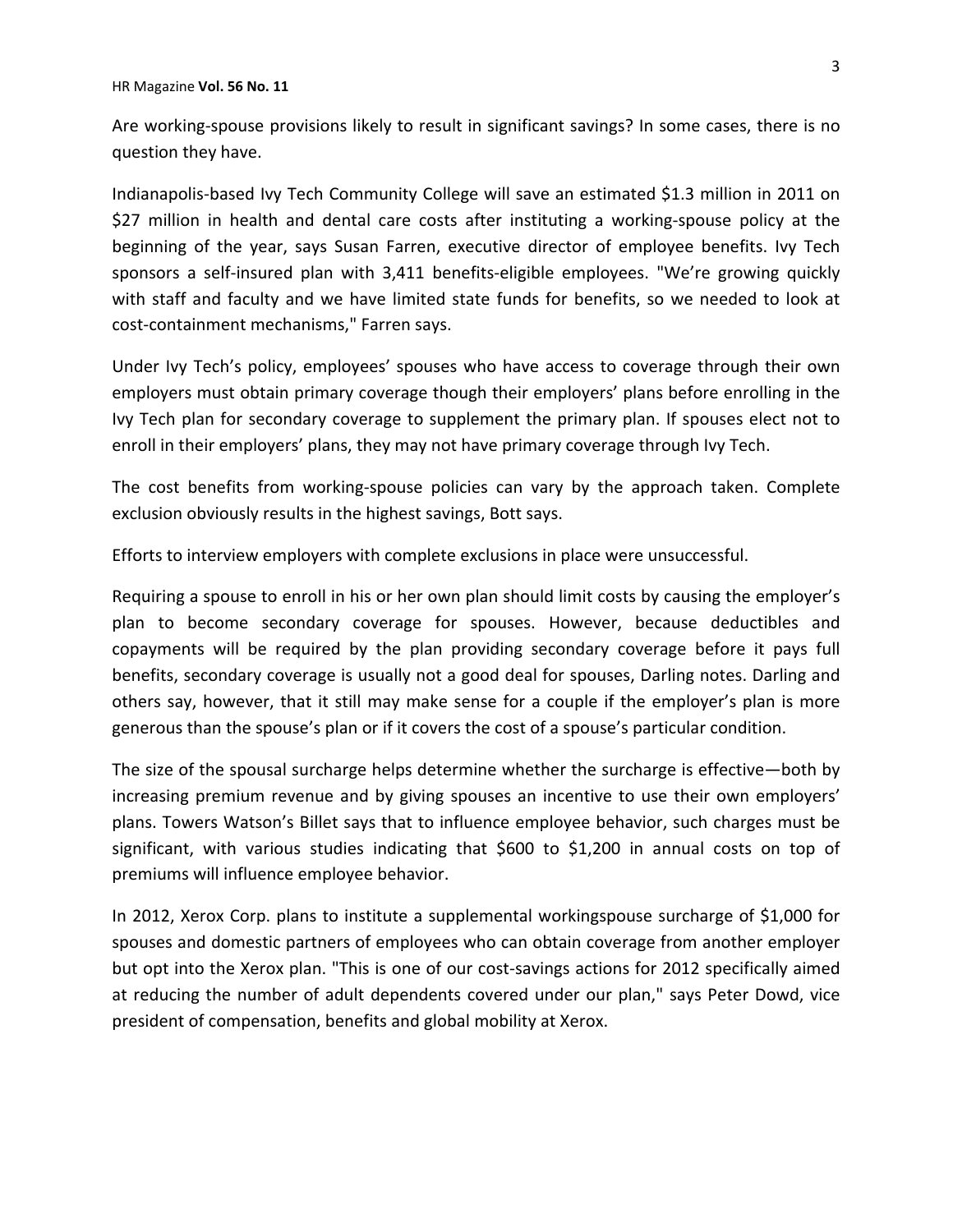Dowd estimates that the surcharge will save about 2 percent of the company's health care costs. Given Xerox's size, these surcharge fees will amount to millions of dollars, and other costs will be reduced as spouses opt out of its plan.

### **Legal Questions**

Generally, working‐spouse provisions are legal under the Employee Retirement Income Security Act (ERISA) and other federal laws, Bott says. He notes, however, that many state have marital discrimination laws that could allow challenges to working‐spouse provisions. Such state prohibitions are preempted by federal law if the employer's plan is subject to ERISA, Bott says. That is not the case, however, for church plans, school districts, and state and local government plans not subject to ERISA.

In some cases, adding spousal surcharges now may result in a plan losing its grandfathered status under health care reform, Bott says. "There is no rule that says you'd lose that status by changing eligibility requirements," he explains, so a plan would likely remain grandfathered if it adopts a spousal carve-out and spouses cease to be eligible. "However, if you implement a surcharge, it will likely exceed the maximum allowable premium increase" and cause the plan to lose its status. Still, Bott and others note that many employers will be forced out of grandfathered status by other events, reducing this issue as a consideration.

Another question relates to enforcement of the policies. Generally, employers ask employees whether their spouses work and have access to other health insurance. They may require employees to notify the HR department if their spouse becomes eligible for coverage through another employer. Some companies simply rely on the honor system. Some impose a surcharge on a participating spouse unless the spouse can demonstrate that he or she is not employed or not covered through his or her own employer's plan. Other employers retain employment verification specialists to conduct compliance audits, often as part of broader audits.

Michael Smith, president and CEO of Lakewood, Colo.‐based ConSova Corp., an eligibility verification company, advises employers to temper enforcement of working‐spouse policies with forbearance when verification is not possible. "Generally, if the employee and the employee's spouse have done everything an employer asked of them, and the other employer isn't cooperating, it's not fair to impose a surcharge or exclusion, though some employers still do," he says.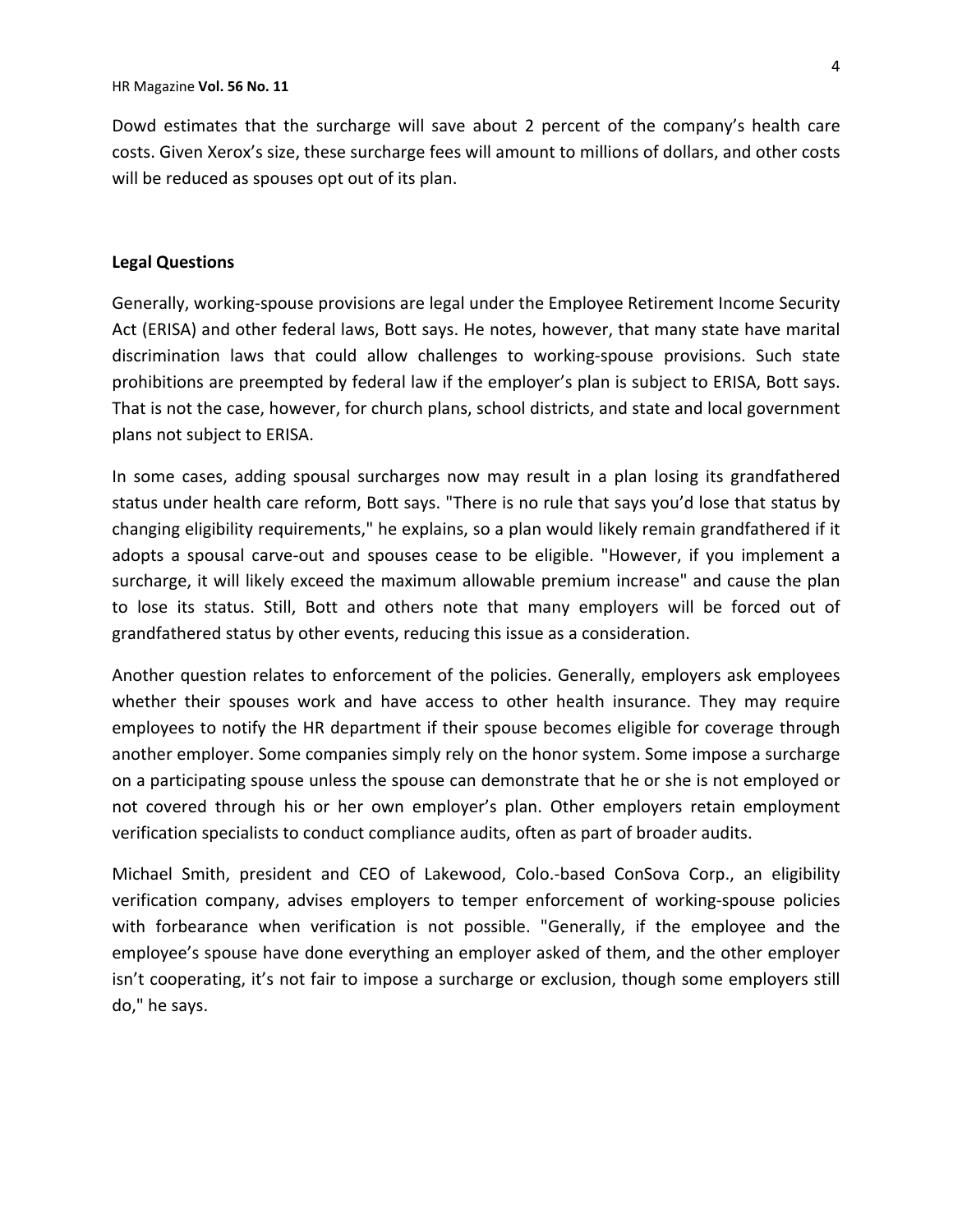### **Employee Reactions**

The way a working‐spouse policy is communicated will determine how well it is received, Farren advises. Ivy Tech's HR professionals deliberately refer to its rule as a "working‐spouse" policy in plan materials and related communications, as opposed to a "spousal carve‐out." That's because "carve-out" wrongly implies that spouses will lose health care coverage altogether, rather than merely being required to obtain primary coverage from their own employers. "We tried to impress on employees that we were just seeking for each employer to take responsibility for its own employees," she says.

Regardless of how the policy is communicated, some employees are likely to be unhappy. Take, for example, an employee who wants to enroll in family coverage through his employer, but the worker's spouse must first enroll in his or her own employer's plan. That may seem unfair, and it quickly emerges as a major downside to working‐spouse rules in employees' eyes. That's why Bott and others encourage employers to carefully design their working‐spouse policies to minimize undesirable outcomes.

Red Arrow Products Co. adopted its working-spouse policy in 2006. "I'm not going to say everybody was thrilled," says Kathleen Zucchi, SPHR, HR administrator at the Manitowoc, Wis.‐ based food ingredient manufacturer. "There was a fair amount of frustration from the employees, who felt we were forcing them to pay for two premiums." Over time, employees have accepted the policy. "They began to understand that if we didn't take steps to rein in costs, more would be shifted to them in the future."

Dowd predicts much the same outcome as Xerox implements its surcharge next year.

Foth & Van Dyke LLC, a 550‐employee Green Bay, Wis.‐based engineering consulting firm, instituted a spousal surcharge in 2007 on plan participants with spouses who had coverage available through their own employers. A surcharge was less drastic to contain spousal costs than a complete carve‐out, says Teri Parins, a Foth benefits specialist.

Jeanie Ackley, a Foth corporate project coordinator, has paid the surcharge to cover her husband, who is employed at a small construction company. She was not pleased when her employer required working spouses to pay the new \$1,300 per-year fee.

"No one is really happy when you have to pay additional money and you don't receive an additional benefit," Ackley says. Still, the surcharge is the least expensive option. "For my husband to go on his own insurance, it would cost us \$250 per paycheck vs. the \$50 spousal [surcharge] per paycheck," she explains. "We'd also have to pay an additional deductible for him to be on his own plan."